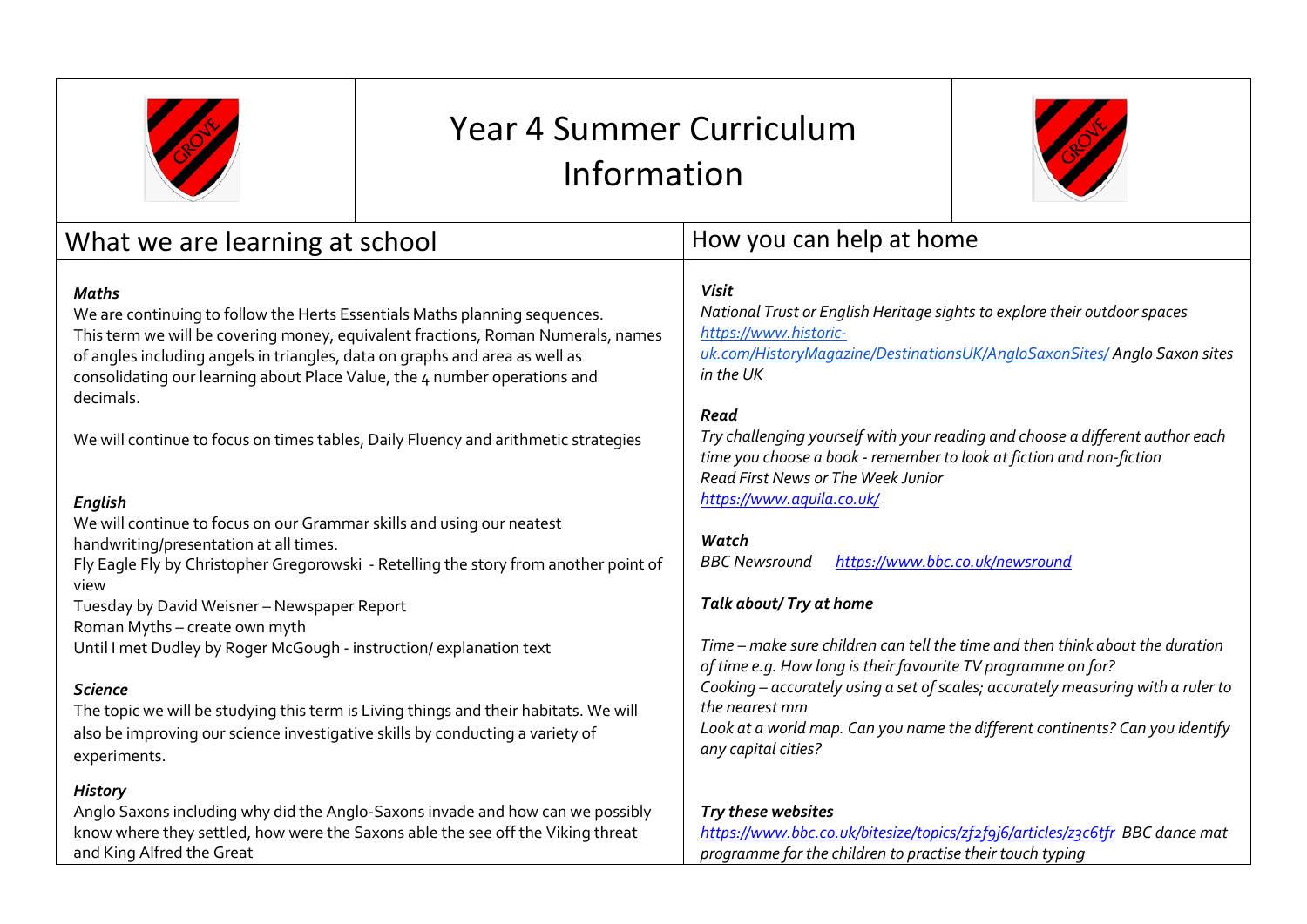| Art/DT<br>Art-Collage: We will be looking at Henri Matisse and Eric Carle and Lauren Child<br>work of art based on collage. We will then create our own collages linking to living<br>things and their habitats.                                                                                                                                                                                          | <b>TTRS</b><br>https://www.bbc.co.uk/teach/class-clips-video/art-and-design-using-<br>textured-materials-landscape-collage/zfrfbdm                                                                                                                                                                                                                                                  |
|-----------------------------------------------------------------------------------------------------------------------------------------------------------------------------------------------------------------------------------------------------------------------------------------------------------------------------------------------------------------------------------------------------------|-------------------------------------------------------------------------------------------------------------------------------------------------------------------------------------------------------------------------------------------------------------------------------------------------------------------------------------------------------------------------------------|
| Textiles - Sewing - we will be looking at different sewing techniques and designing<br>and creating our own purses using felt.<br>Computing<br>Writing for different audiences<br>Search engines<br><b>Beats</b><br>Hardware                                                                                                                                                                              | <b>RE</b><br>https://www.bbc.co.uk/teach/class-clips-video/religious-studies-ks2-the-<br>gurdwara/z4qc8xs<br>https://www.bbc.co.uk/bitesize/topics/zvypmfr/articles/z7bfhbk<br>https://www.theschoolrun.com/other-subjects/religious-education-re<br>There are activities on Christianity and Sikhism to help consolidate your child's<br>knowledge and understanding of Year 4 RE. |
| French<br>On Mange - shopping for food<br>Le Cirque - francophone countries and identifying different clothes<br><b>Music</b><br>We will be studying The Beatles- Blackbird: a song about civil rights. We will be<br>using musical instruments to accompany the music.                                                                                                                                   |                                                                                                                                                                                                                                                                                                                                                                                     |
| <b>RE</b><br>This Summer term, we will be looking at Justice and Fairness including the work of<br>development charities eg Water Aid, Friends of the Earth and Oxfam.<br>The second topic is called Human Responsibilities and Values where the children will<br>learn about a Sikh's responsibility to serve others in the Langar and look at the<br>different religious codes/ world views for living. |                                                                                                                                                                                                                                                                                                                                                                                     |

*<https://www.topmarks.co.uk/maths-games/hit-the-button> alternative to* 

|           | Our PE days:                                              |
|-----------|-----------------------------------------------------------|
|           | Cedar Wednesday                                           |
|           | Magnolia Friday                                           |
| <b>PE</b> | Linden Monday                                             |
|           | Swimming every Thursday                                   |
|           | Children to come to school in their PE kit on these days. |
|           |                                                           |